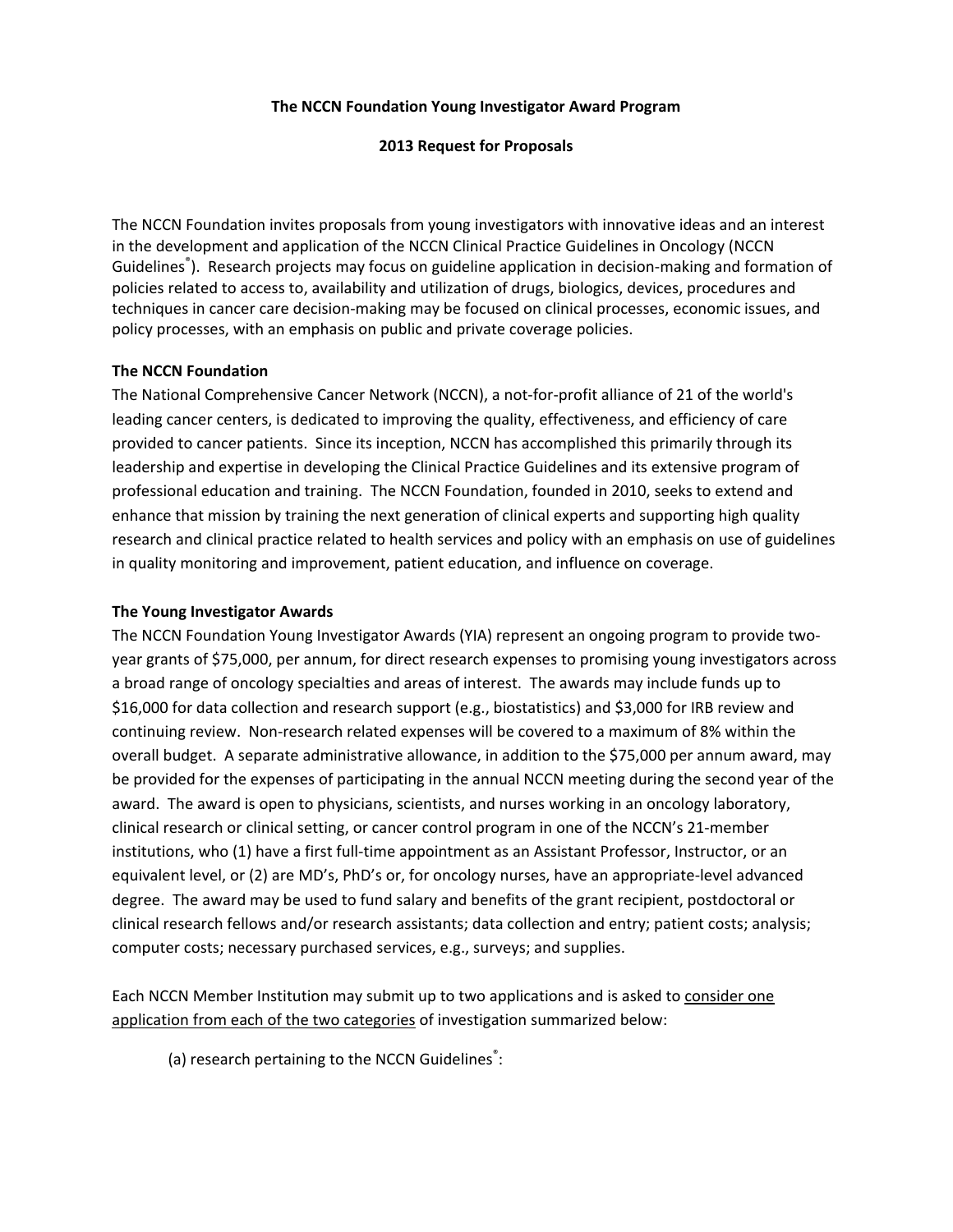- uptake of the guidelines at the host institution
- **•** effects of using the guidelines on patient care
- use of patient versions of the guidelines in patient education efforts
- implementation of guidelines in the electronic health record
- impact of supportive care guidelines application on quality of life
- extension of the guidelines to survivorship services
- impact on access to and availability of drugs, biologics, devices, procedures and techniques
- applicability of guideline processes to comparative effectiveness, analysis, etc.
- impact on public policy, with an emphasis on coverage polices.

(b) new prevention, detection or treatment approaches for cancer and its translation into clinical care through evaluative information products or policies. This category does not need to pertain to the NCCN Guidelines but may do so.

#### **Clinical Practice Guidelines Leadership Development**

From its inception, the NCCN's signature achievement has been the development of comprehensive clinical practice guidelines for cancer treatment. These guidelines, which now cover 98% of all cancer patients, and common supportive care issues, are recognized as the gold standard for cancer treatment nationally and internationally. The guidelines result from a remarkable process which brings together the leading experts from the NCCN Member Institutions. Working together, site specific panels create and maintain state of the art treatment recommendations using an algorithm that addresses every step in the diagnosis and treatment process across the continuum of care. A primary focus of the NCCN Foundation Young Investigator Awards will be to identify and fund top clinicians, scientists and nurses in the early stages of their careers interested in participating and contributing to the development of clinical practice guidelines through research and elucidating how the guidelines are implemented in practice and public policy. Successful candidates will identify and work closely with an appropriate institutional mentor conversant with the guidelines, health policy, and health quality initiatives. Additionally, institutions will have an institutional review process in place for the guidelines and provide opportunities for candidates to be fully involved in this process. Initial YIA grant applications should focus on high incidence, high impact disease sites, including but not limited to breast, lung, colorectal, prostate and hematologic malignancies, as well as important supportive care areas that affect patients with these diseases. Candidates will be expected to develop a timeline for their two‐year Young Investigator Awards, culminating in the presentation of select studies with final data and results at the NCCN Annual Conference held each March in Hollywood, Florida.

#### **Research Projects Focusing on Health Policy, Patient Education, and Quality of Life**

The Foundation recognizes the growing need for evidence‐based health services research in the areas of health policy, quality of life for cancer patients, and patient education. These include concerns for how clinical and policy processes use and integrate data and the impact of available options for the optimal management of cancer patients. The NCCN Foundation Young Investigator Awards provide opportunities to address critical needs in these areas, as well as to apply a perspective to the use of new diagnostics and molecular markers in clinical management. A hallmark of NCCN's programs has been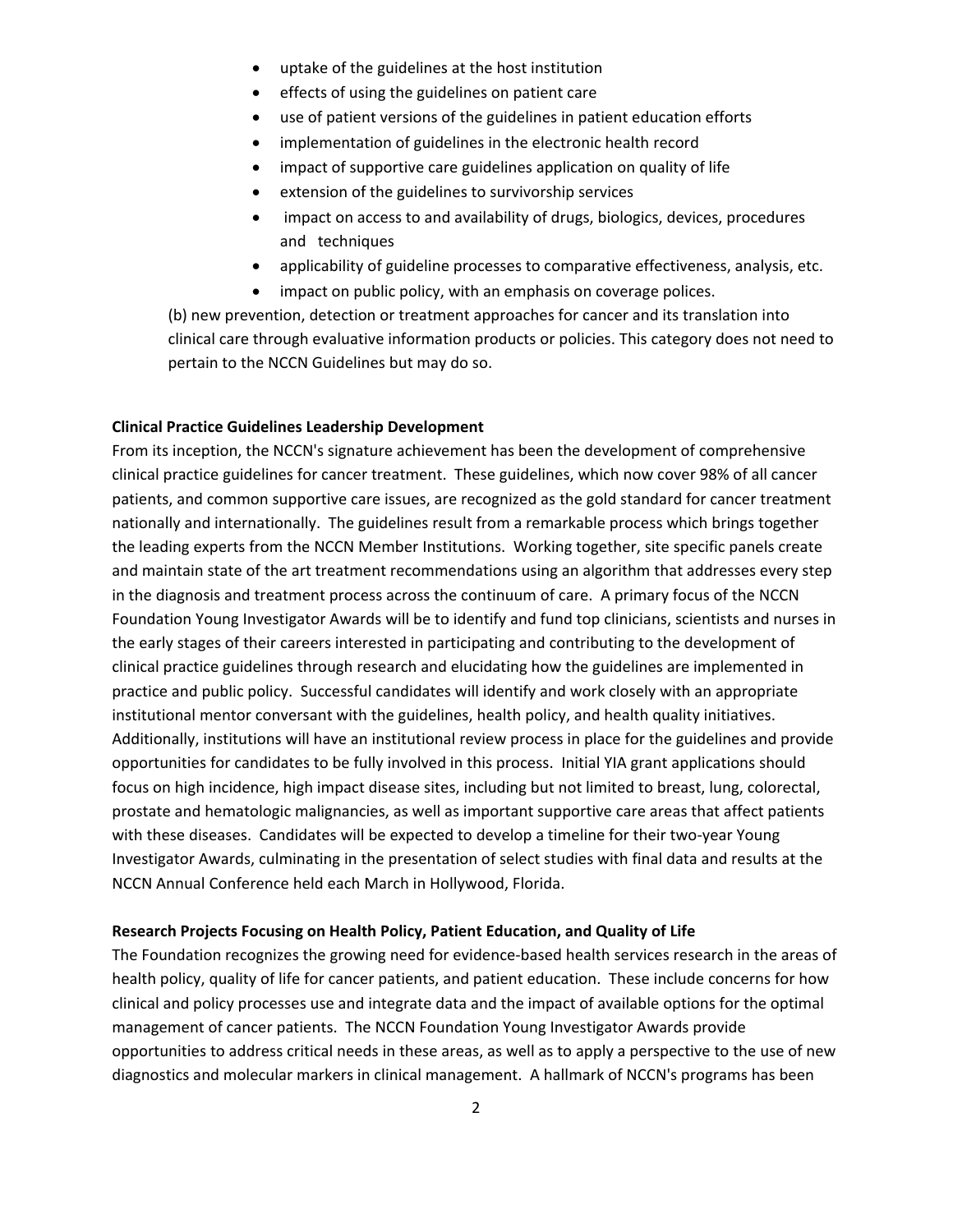strong attention to excellent data collection, analysis and outcomes measures. Successful YIA applications will be expected to bring this same high level of rigor to their research and clinical practice programs.

### **Number of Awards in 2013**

For the grant cycle beginning in 2013, the NCCN Foundation anticipates making four (4) Young Investigator Awards. Three YIA's will be open to all cancer disease sites and should reflect the applicant's primary career and research interests. A fourth YIA will be considered and reviewed on all relevant aspects of personalized medicine in oncology.

#### **Important Dates**:

- Application Deadline: March 21, 2013
- Committee Review: April 22, 2013
- Start of the Grant Term/Award Letters: May 1, 2013.

## **Eligibility Requirements:**

Applicants must have:

- Medical degree--MD, DO or international equivalent or
- Scientific degree--PhD or international equivalent or
- Nursing degree--Masters and above or international equivalent
- Primary affiliation/work site must be in a NCCN Member Institution
- Candidates must be in their first full-time appointment in an NCCN institution
- Candidates must not have other funding that duplicates the focus and purpose of this award
- Mentor in the proposed research field, fully conversant in the clinical practice guidelines
- Institutional commitment, including demonstration of an active review process for the guidelines

The NCCN Foundation and its Grants Selection Review Committee reserve the right to evaluate and determine applicants' eligibility based on the information and justifications included in the application materials.

## **Application Process**

All applications must be submitted in accordance with the requirements and instructions of this Request for Proposal (RFP). All applications must be in English and submitted on-line via a secured website.

Each NCCN Member Institution may nominate and submit the application proposals on behalf of two (2) candidates per institution. Access to a secured website will be provided to each candidate as he/she is identified. Candidates will register on the secured website and have direct access to the proposal submission form and an NCCN Foundation YIA Budget template through the website's "Resource Center." They will be required to upload additional documents for this RFP through the website's "Essential Documents."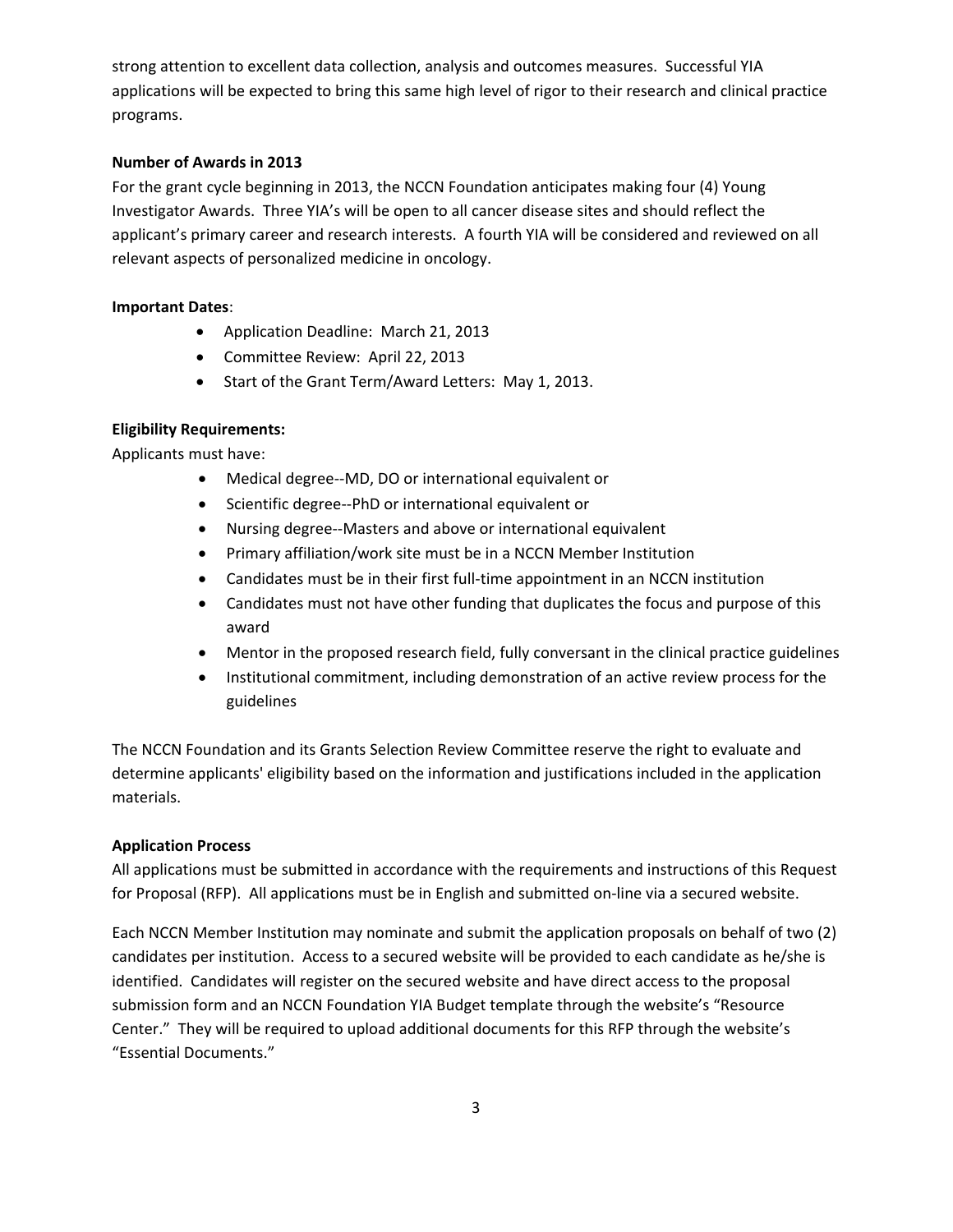Proposals are required to be submitted by the institution's Office of Sponsored Research and include a letter of support from the governing groups of the institution verifying 1) the proposal has Department Chair/Division approval, 2) institutional budgetary review and approval, 3) the priority status of the research should funding be approved, and 4) the study includes data collection and research support (e.g., biostatistics).

Through the secured website, proposals will provide concise documentation of the research plan. The proposal is expected to contain sufficient information to allow the reviewers to fully assess the scientific rigor of the proposed study. A full protocol may be submitted as an attachment to a proposal.

The full application must include the following components:

**1. Contact information\*** (YIA candidates will enter this information when registering on the secured website, this will automatically populate on the proposal submission form.)

**2. Project information\*** (YIA candidates are asked to provide all applicable information requested on the proposal submission form on the secured website.)

**3. Applicant's biosketch** (to be uploaded on the secured website through "Essential Documents.")

**4. Research plan** (Information to be provided in proposal submission form.)

**5. Cited references** (Information to be provided in proposal submission form.)

**6. Budget and justification** (to be uploaded on the secured website through "Essential Documents." *NB:* YIA candidates should use the NCCN Foundation YIA Budget template provided on the secured website's "Resource Center.")

**7. Mentor's contact information and biosketch** (to be uploaded on the secured website through "Essential Documents.")

**8. Mentor's letter of support** (to be uploaded on the secured website through "Essential Documents.")

**9. Institutional letter of support** from center director, dean or department head (to be uploaded on the secured website through "Essential Documents.")

**10. Signed Institutional Approval Face Sheet** (to be uploaded on the secured website through "Essential Documents.")

# **Required Information by Section**

# **1. Contact Information**

- Name
- Address, phone number, email address
- Title
- Institution
- Degree

# **2. Project Information \*YIA Nominees are asked to fill in all required project information on the proposal submission form including:**

- Project Title
- Investigators, including a statistician and institutional affiliations
- Abstract (Include in Study Summary in proposal submission)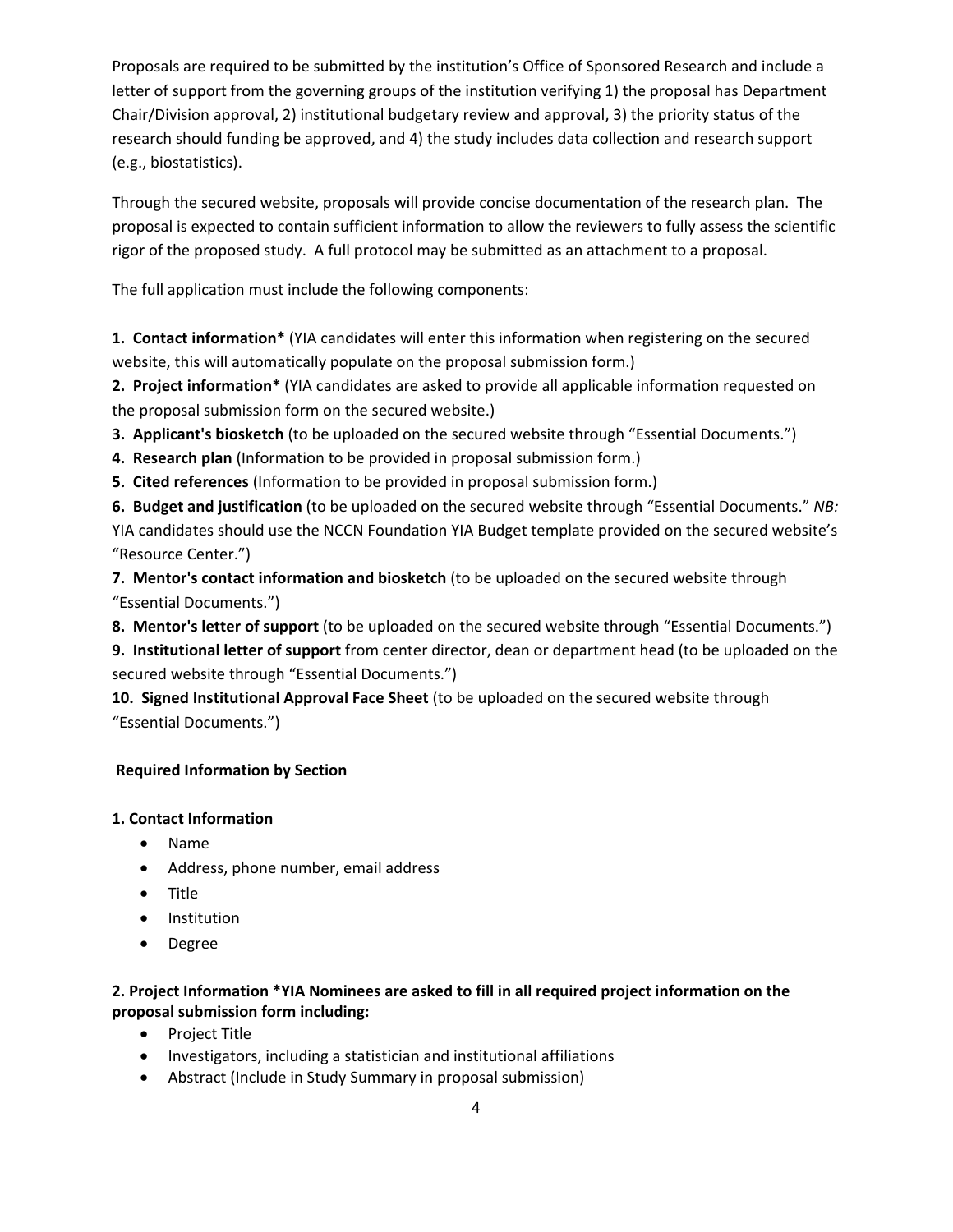- Hypothesis/objectives
- Research design
- Study population
	- o Stage
	- o Major inclusions/exclusions
- Treatment plan
- Endpoints/Statistical analysis
- **•** Feasibility
	- o Estimated time of completion/monthly accrual
	- o Previous experience
	- o Collaborators, if any, and their experience, including affiliates
- Lay summary (Include in Study Summary in proposal submission)
- Assurances for use of human subjects and/or animal subjects in the proposal

**3. Applicant Biosketch:** Applicants may use their NIH biosketch if available. Not to exceed two pages.

**4. Cited References**: A list of cited references should be included in the proposal submission form.

**5. Budget and Budget Justification**: The award funds will be directed to the sponsoring institution and should be used toward salary support, supplies, data collection, patient costs, travel, etc., necessary for the research project. Awards funds may not be applied to patient care costs that are reimbursable by third party payers. The budget guidelines are as follows:

- Breakdown by major cost categories.
	- o Total award: The annual award amount is \$75,000. The suggested distribution that follows may be adjusted, provided that all allocation requirements are met:
		- Research support: \$50,000
		- Data collection and analysis: \$16,000
		- IRB fees up to \$3,000
		- Non-research related expenses (not exceeding 8% of the award amount (\$6,000 per annum $)^1$
- Justification of major costs with enough detail to demonstrate how funding for major elements in the study will be allocated.
- For combined clinical and correlative studies, separate budgets for each component should be submitted.
- Separate budgets for each of the two years of the Award.

**6. Mentors Contact Information and Biosketch:** Mentors may use their NIH biosketch if they have one available. The biosketch should not exceed four pages and include contact information.

**7. Mentor's Letter of Support**: This should include the following:

  $1$  These expenses must be expressed as direct expenditures. Funders of this Program have specific clauses in their agreements that do not permit payment for "indirect costs."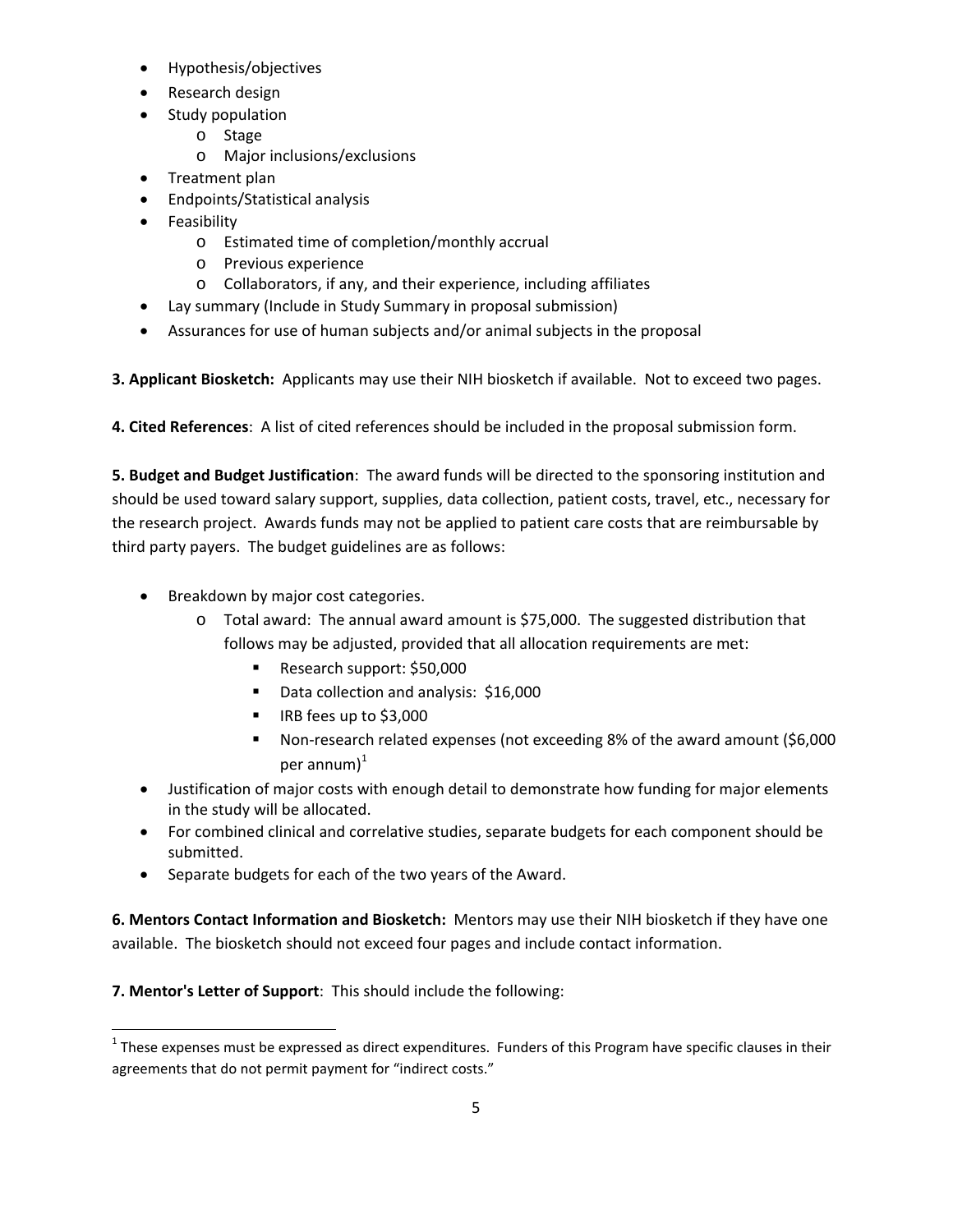- Confirmation that the applicant is a full time employee or faculty member of the member institution
- A critical review of the applicant and the research proposal
- Current and/or anticipated role the applicant holds at the institution
- Assurance that the sponsoring institution will provide adequate facilities and support for the proposed work, including gateways to participate in the relevant committees dealing with guideline review and application
- Intended structure of the mentor/investigator interaction during the proposed project.

# **8. Institutional Letter of Support:**

 A letter from the cancer center director, department head or dean at the sponsoring institution must be provided and include a statement that institutional support will enable the applicant to perform the proposed research and clinical practice guideline development.

# **9. Institutional Approval:**

 An authorized official representing the institution must approve the completed application‐‐ both the proposal and the budget--before submission. This official is normally from the institution's Office of Sponsored Research. The Institutional Approval Face Sheet must be signed and uploaded before the submission will be considered complete.

## **Selection Process**

The NCCN Foundation Grants Selection Review Committee will select recipients for Young Investigator Awards based on the following criteria:

- Significance and originality of the proposed study
- Appropriateness and adequacy of the proposed methodology
- Focus on issues related to use of guidelines in health services research, patient education, survivorship, and quality of life that impact the ability to deliver care to patients
- Qualifications and experience of the applicant
- Availability of institutional resources to support the project
- Quality of the mentor and interaction between mentor and applicant for the project.

## **Administration:**

The NCCN Foundation will support the review, selection and granting of the Young Investigator Awards in consultation with the NCCN Oncology Research Program (ORP). Both ORP and NIH standards will be used by the YIA Grants Selection Review Committee to review and score proposals received in response to this RFP. Review Committee members will be drawn from NCCN Member Institutions and have expertise in the broad spectrum of clinical and nursing research areas for the Young Investigator Awards. Their expertise will be supplemented by NCCN senior staff with background in guideline development, outcomes research, and biostatistics. Individual Review Committee members will recuse themselves from reviewing applications for their own institutions.